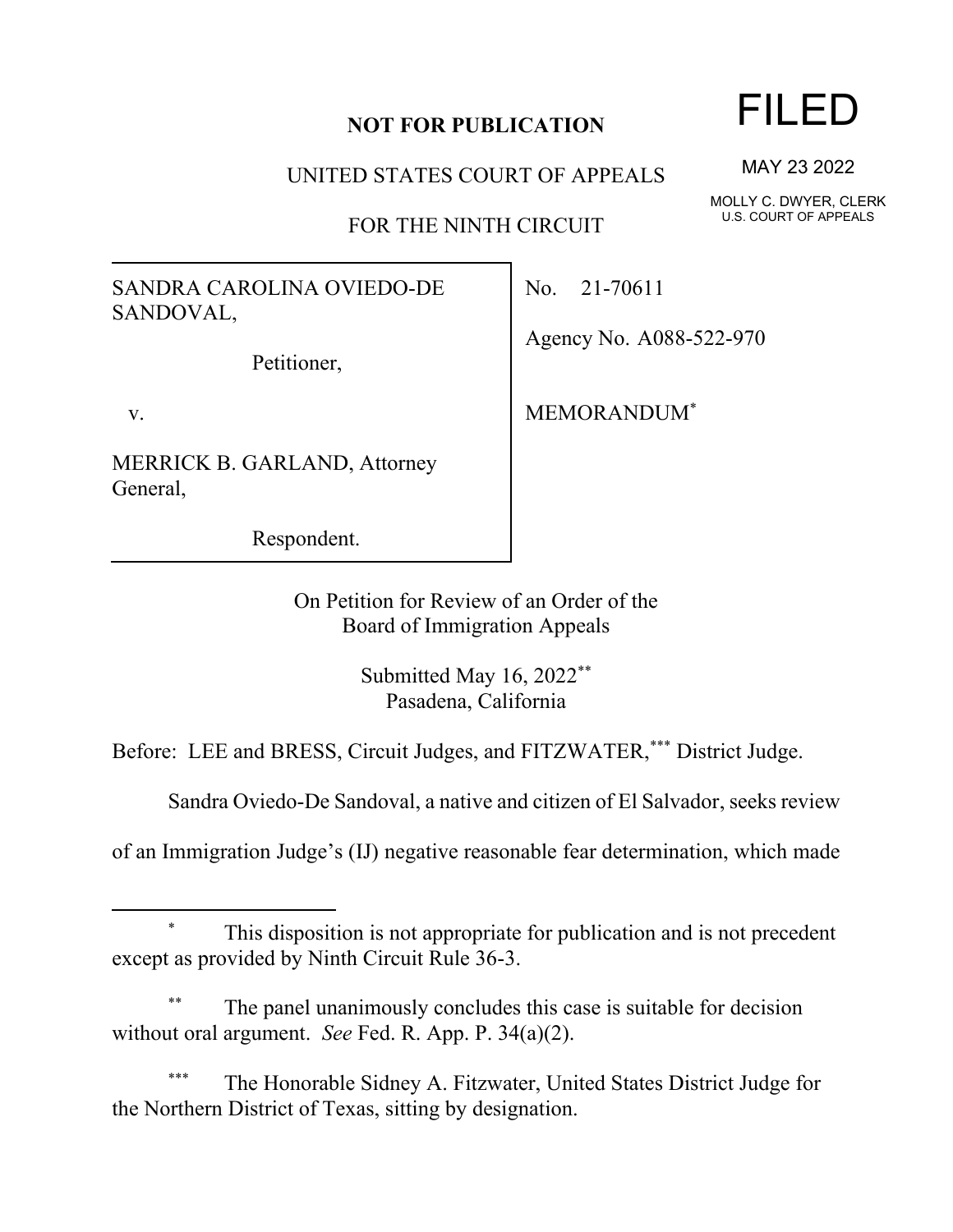her reinstated removal order administratively final. *Ortiz-Alfaro v. Holder*, 694 F.3d 955, 958–59 (9th Cir. 2012). We have jurisdiction under 8 U.S.C. § 1252(a)(1), and we deny the petition.

We review an IJ's reasonable fear determinations for substantial evidence and "must uphold the IJ's conclusion . . . unless, based on the evidence, any reasonable adjudicator would be compelled to conclude to the contrary." *Andrade-Garcia v. Lynch*, 828 F.3d 829, 831, 833 (9th Cir. 2016) (internal quotation marks omitted). We review due process challenges to reasonable fear proceedings de novo. *Orozco-Lopez v. Garland*, 11 F.4th 764, 774 (9th Cir. 2021).

1. Substantial evidence supports the IJ's conclusion that Oviedo-De Sandoval does not have a reasonable fear of persecution on account of, or because of, her religion or membership in a particular social group (PSG). Gang members threatened Oviedo-De Sandoval and her family, but death threats constitute "persecution in only a small category of cases, and only when the threats are so menacing as to cause significant actual suffering or harm." *Duran-Rodriguez v. Barr*, 918 F.3d 1025, 1028 (9th Cir. 2019) (internal quotation marks and citation omitted).

Even if the threats did rise to the level of persecution, Oviedo-De Sandoval did not establish that the gang targeted her because of a protected ground. *See Ayala v. Holder*, 640 F.3d 1095, 1097 (9th Cir. 2011) (explaining that, even if membership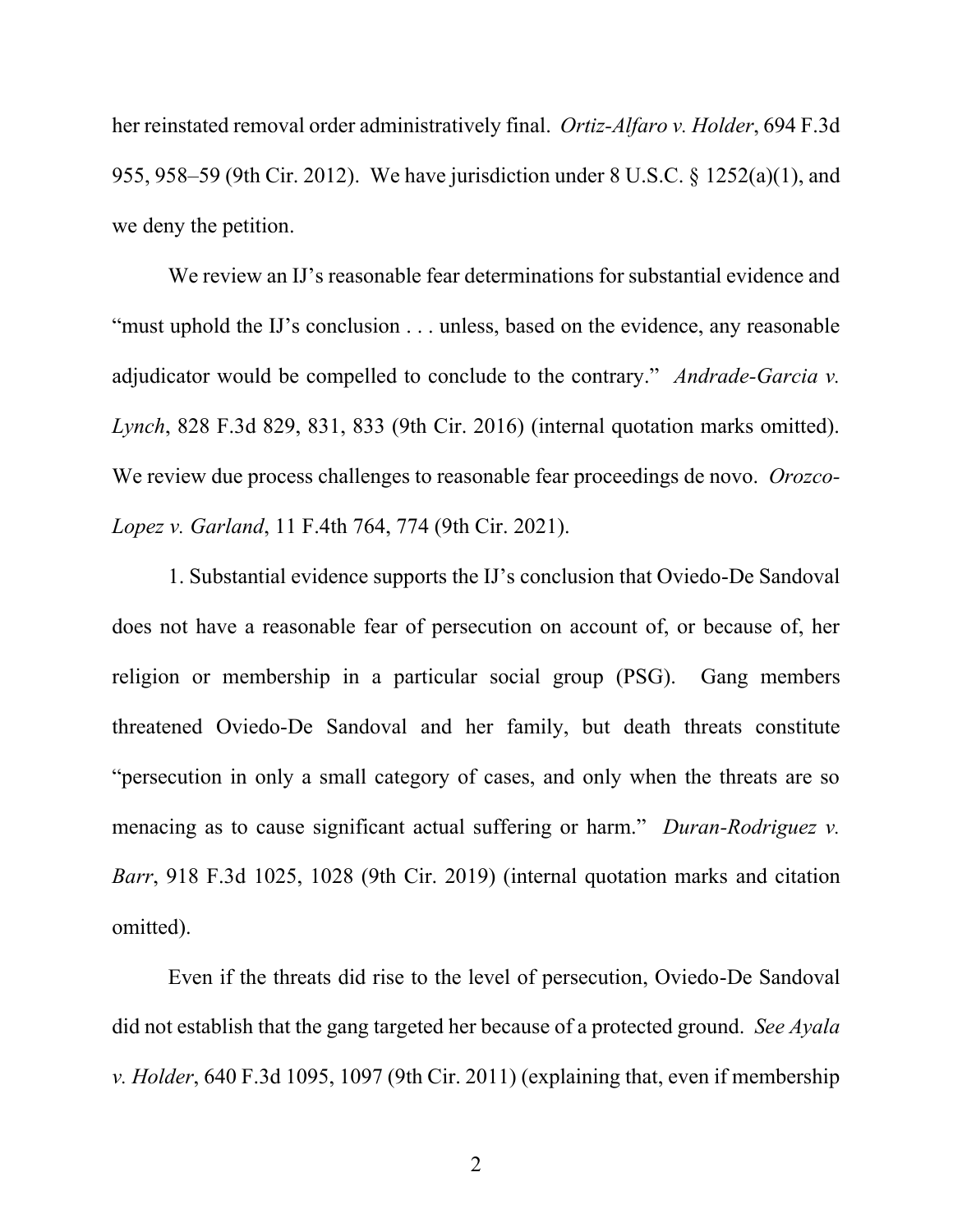in a PSG is established, an applicant must still show that "persecution was or will be *on account of* his membership in such group"). She received threats from gang members because they believed that Oviedo-De Sandoval was giving information to the police, given that her brother-in-law was a police officer. The gang did not, however, target her because of her familial membership. *See Zetino v. Holder*, 622 F.3d 1007, 1015–16 (9th Cir. 2010) (holding that the petitioner failed to prove a nexus where there was no evidence that family was targeted on account of protected ground and petitioner testified that the bandits' motivation for violence was the value of his grandfather's land). There is also no evidence that the gang targeted Oviedo-De Sandoval because of her religious beliefs. To the contrary, Oviedo-De Sandoval told the asylum officer that she had not been harmed nor feared being harmed because of her religion. The record thus does not compel the conclusion that Oviedo-De Sandoval was targeted on account of a protected ground.

Oviedo-De Sandoval also did not show a reasonable possibility that she would be persecuted in the future or targeted because of any belief or membership in a PSG. Gang members asked about Oviedo-De Sandoval's whereabouts in 2020, but they have not made any formal threats against her since 2016, and there is no evidence that their inquiry was motived by a protected ground.

2. Substantial evidence also supports the IJ's conclusion that Oviedo-De Sandoval has not shown eligibility for protection under the Convention Against

3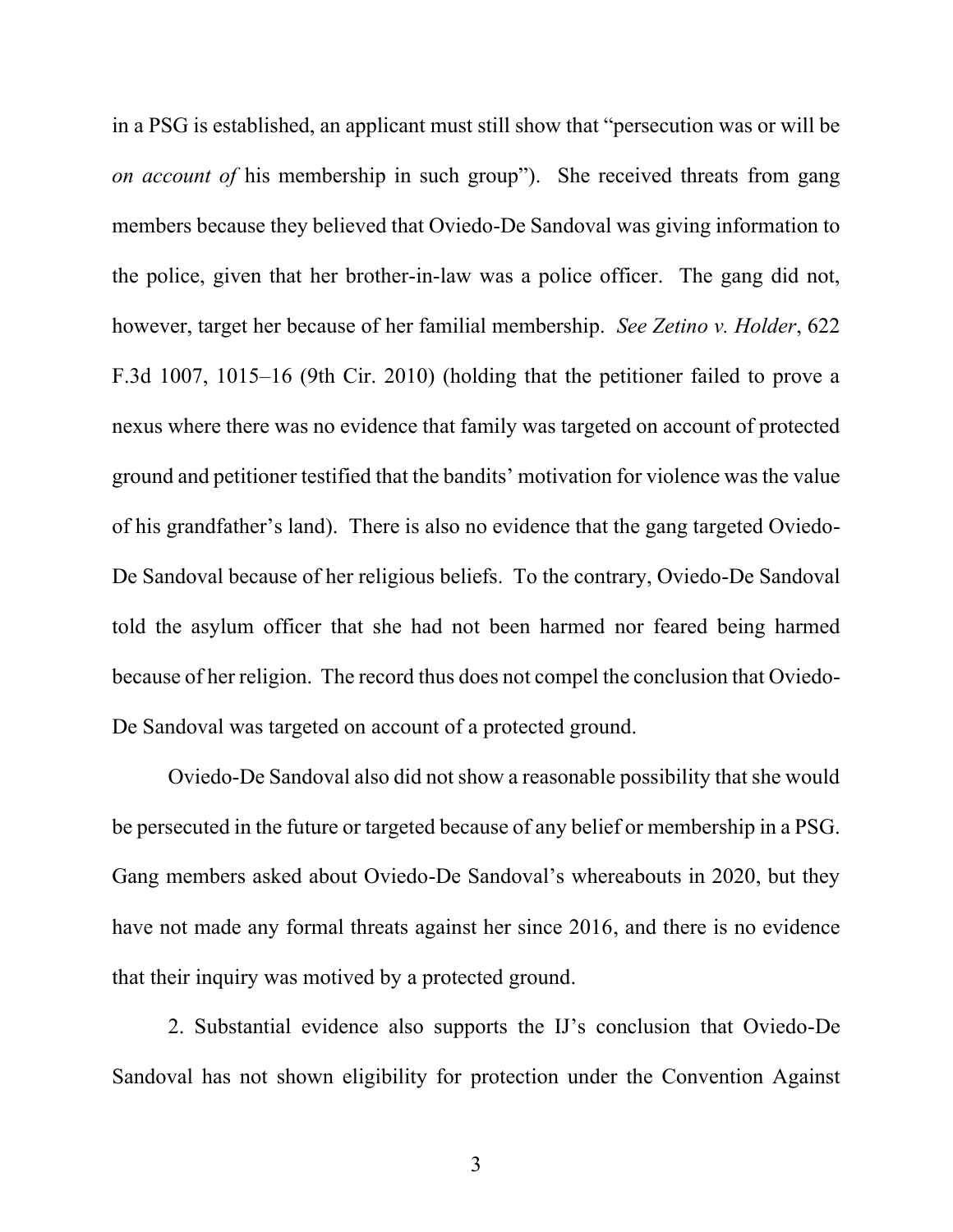Torture (CAT). To demonstrate a reasonable possibility of torture, a petitioner must show that there is a ten percent chance that upon her return she will be tortured "with the consent or acquiescence of a public official." *Alvarado-Herrera v. Garland*, 993 F.3d 1187, 1195–96 (9th Cir. 2021). Oviedo-De Sandoval does not argue that state actors inflicted, instigated, or consented to the harm that she experienced, and she fails to provide any specific examples of the police being alerted to and refusing to investigate gang-related crimes. To the contrary, she testified that the police arrest gang members but are ineffective. But "absent evidence of corruption or other inability or unwillingness to oppose criminal organizations," Oviedo-De Sandoval's "evidence that a government has been generally ineffective in preventing or investigating criminal activities" does not "raise an inference that public officials are likely to acquiesce in torture." *Garcia–Milian v. Holder*, 755 F.3d 1026, 1034 (9th Cir. 2014).

3. The IJ did not violate Oviedo-De Sandoval's due process rights by not addressing all the evidence and claims in her decision. In expedited proceedings, IJs "review the evidence provided by the asylum officer, along with any new evidence or testimony provided, and issue a special order for reasonable fear review proceedings." *Bartolome v. Sessions*, 904 F.3d 803, 814 (9th Cir. 2018) (internal quotation marks omitted). Here, the IJ considered the evidence in the record, heard additional testimony from Oviedo-De Sandoval, and concurred with the asylum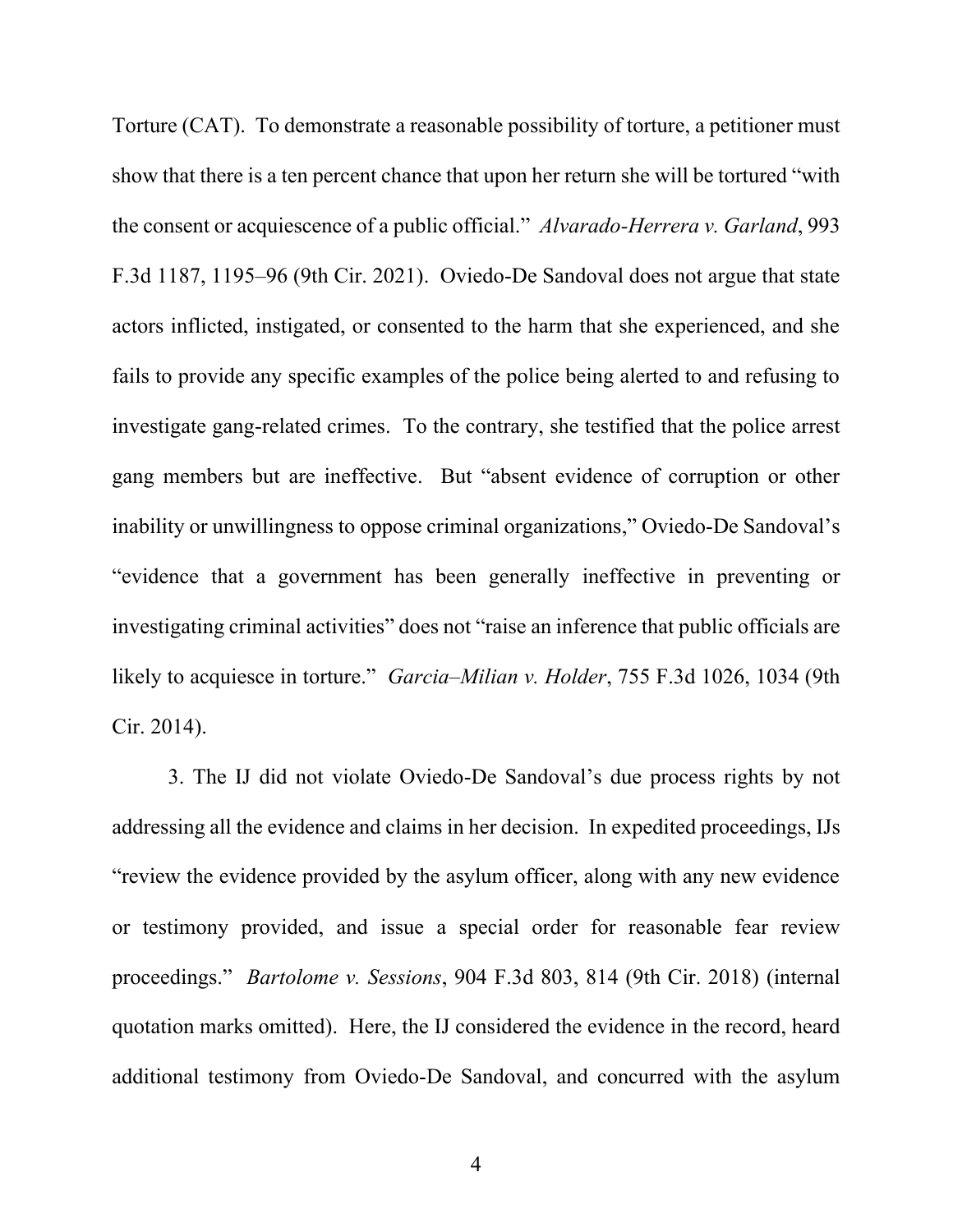officer's determination. And "an IJ's failure specifically to address all of the evidence and claims before him or her (during the reasonable fear proceedings) does not violate the alien's due process rights." *Id.* at 807.

4. The IJ did not violate Oviedo-De Sandoval's statutory right to counsel by denying her request for a continuance. An alien with a reinstated removal order has a statutory right to representation at her reasonable fear hearing before an IJ. *Orozco-Lopez*, 11 F.4th at 776. But "in the absence of exceptional circumstances, denying a continuance despite the non-citizen's inability to retain counsel within ten days is not a denial of this entitlement," if the asylum officer informed the alien of the opportunity to have counsel—such as by providing a list of pro bono attorneys— "at the time the asylum officer notified the non-citizen of the negative fear determination and the non-citizen requested IJ review." *Id.* at 778. At the reasonable fear interview, the asylum officer informed Oviedo-De Sandoval of her statutory right to counsel and provided her with a list of pro bono organizations and attorneys. The IJ later denied the continuance because it was "unclear" how Oviedo-De Sandoval's circumstances would change with additional time, and there was no "good cause" to grant the request. Since Oviedo-De Sandoval had notice of her right to counsel, and there are no exceptional circumstances to warrant a continuance, she was not denied the right to counsel. *Id.*

5. Finally, Oviedo-De Sandoval contends that she was deprived of a fair